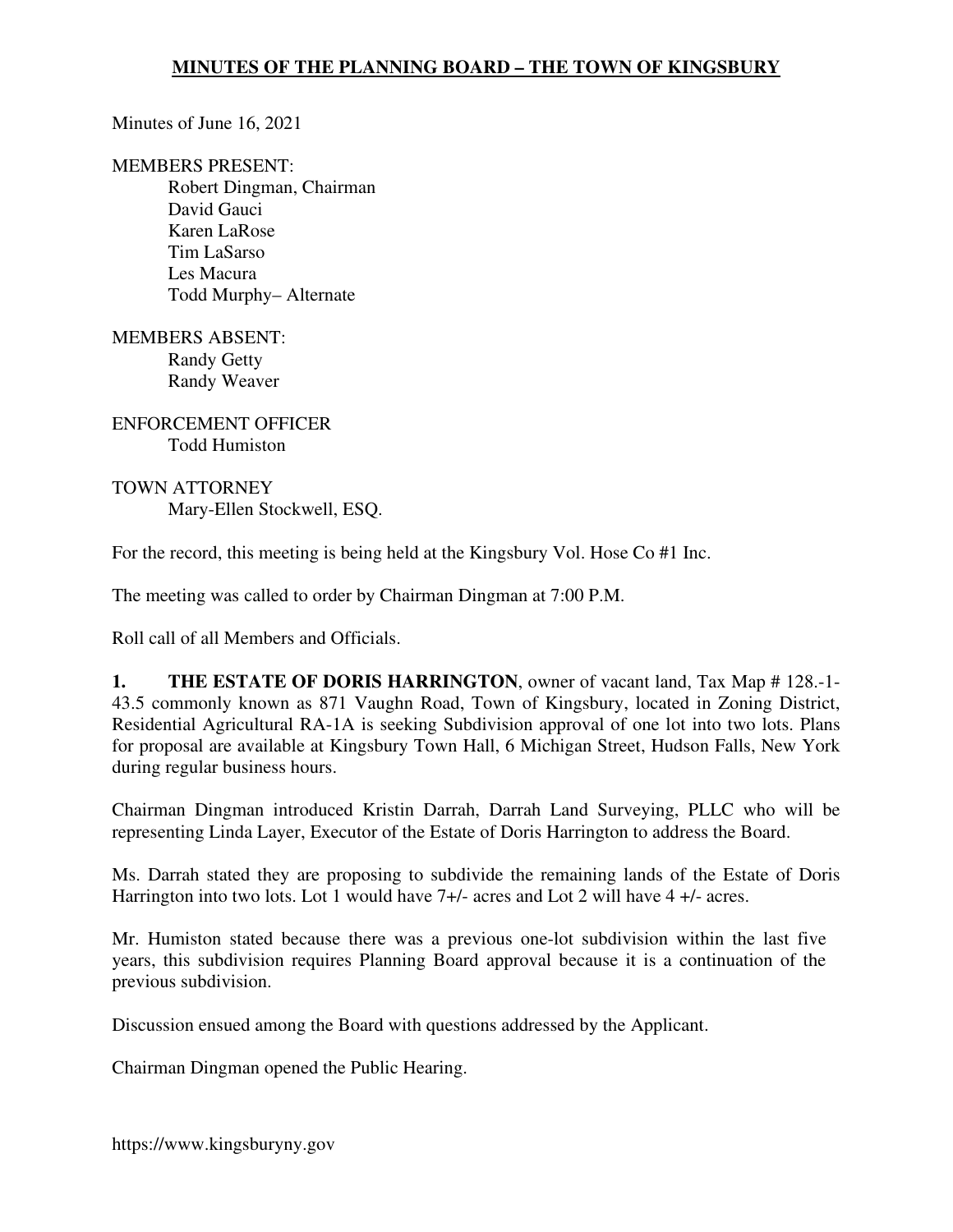## **MINUTES OF THE PLANNING BOARD – THE TOWN OF KINGSBURY**

Planning Board Meeting June 16, 2021 Page 2 of 3

There being no comments from the public, Chairman Dingman closed the public hearing.

**ON A MOTION BY DAVID GAUCI**, seconded by Karen LaRose, based on all of the evidence and materials submitted by the Applicant and the representations made at the meeting, the Application is hereby approved.

**2. SCHERMERHORN REAL ESTATE HOLDINGS, LLC** - owner of tax map #146.14-1-3 commonly known as a vacant land on 1189 Dix Avenue located in a Commercial Zoning District, is seeking site plan approval for the construction of a multi-family residential project at this location. Plans for proposal are available at Kingsbury Town Hall, 6 Michigan Street, Hudson Falls, New York during regular business hours.

Chairman Dingman stated at the request of the representative for Schermerhorn Real Estate Holdings, LLC, Attorney Jonathan Lapper tabled tonight's meeting.

**3. NOLAN PROPANE** contract vendee of Tax Map # 137.-2-1.4 commonly known as County Line Road, Lot #3 in the Warren/Washington County Industrial Park, is seeking Site Plan approval for propane storage and loading at this location. Two (2) 30,000 gallon tanks are proposed, crushed gravel driveway, storage sheds and chain link fencing for security. Plans for proposal are available at Kingsbury Town Hall, 6 Michigan Street, Hudson Falls, New York during regular business hours.

Chairman Dingman introduced Robert Nolan, Nolan Propane, Michael Biscone, Biscone Law Firm, John Hart, Duck Harbor Energy, LLC, and Frank Palumblo, C.T., Male Associates to address the Board.

Attorney Biscone stated they are here tonight with revised site plan. He has a letter to present to the Chairman regarding the meeting(s) he had with the neighbors.

Mr. Palumblo stated after the comments made at the last meeting, they have made modifications. The total area of gravel and development area will be 42,562 square feet. The important part of this is that it brings them below the one acre of disturbance. An acre or more of disturbance requires stormwater pollution prevention plan. Also, they left more green space in the front of the property. There will be asphalt at each of the entrances.

Robert Bombard, Kingsbury Printing, 632 County Line Road, requested the project be tabled.

Chairman Dingman stated the public hearing will remain open.

Discussion ensued among the Board with questions addressed by the Applicant.

https://www.kingsburyny.gov